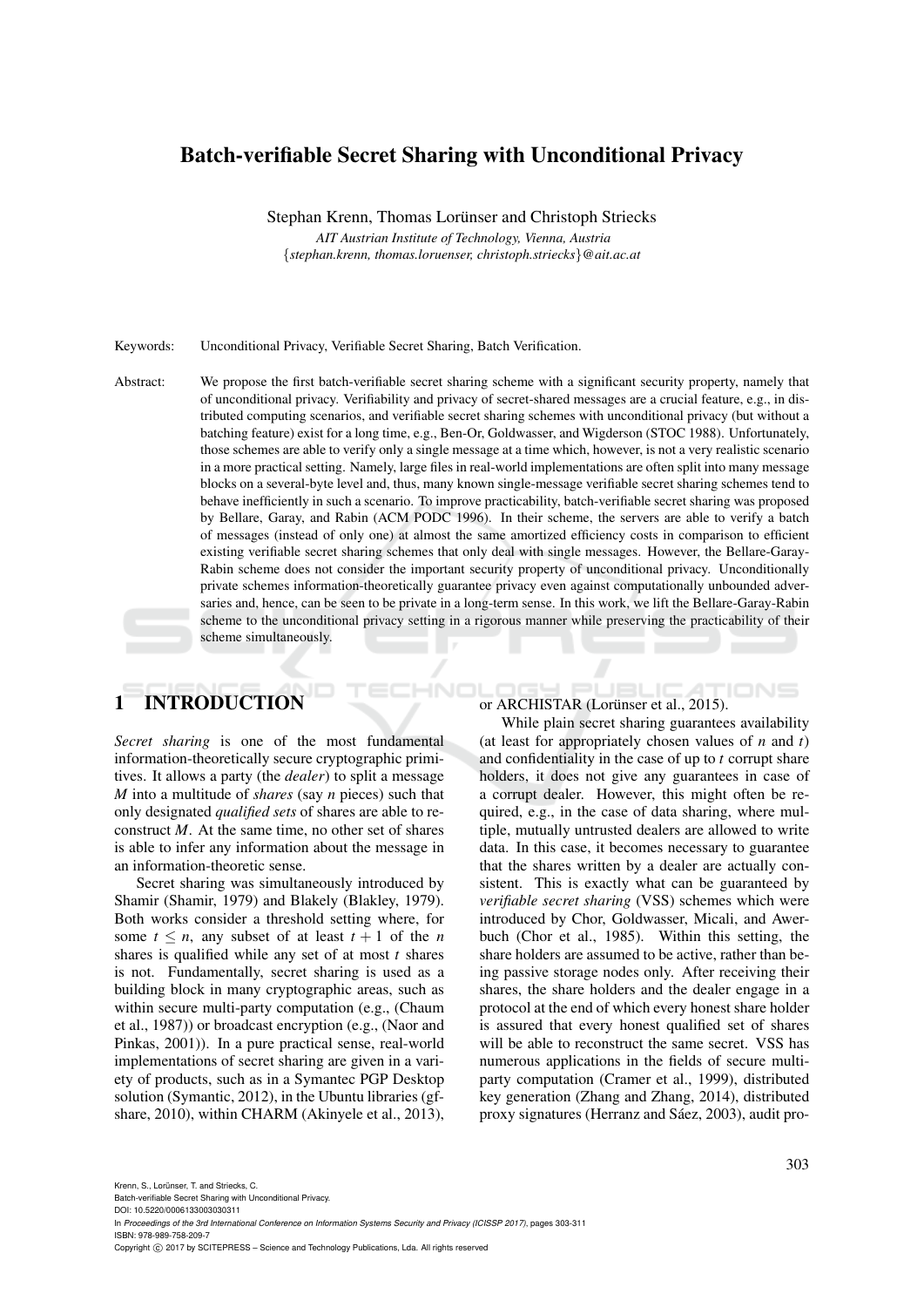tocols (Demirel et al., 2016), or Byzantine fault tolerance protocols (Happe et al., 2016). Additionally, effcient real-world implementations of (public) VSS schemes are given in the work of (D'Souza et al., 2011), where also an implementation of (Schoenmakers, 1999) is given.

One key property a VSS scheme can exhibit is (unconditional) privacy; those schemes are also called (unconditionally) private VSS schemes. Such feature allows that no information on the secret-shared message is leaked through an unqualified set of shares (unconditionally). Of course, every qualified set is able to recover this message entirely, but no other set. Starting from the unconditionally private VSS work of Ben-Or, Goldwasser, and Wigderson (Ben-Or et al., 1988), there is a variety of schemes in the cryptographic literature which focus on unconditionally (and also conditional) privacy in the VSS setting, e.g., (Rabin and Ben-Or, 1989; Gennaro et al., 2007; Patra et al., 2009a; Kumaresan et al., 2010; Feldman, 1987; Pedersen, 1991; Gennaro et al., 1998; Backes et al., 2011).

Unfortunately, many of the existing VSS schemes (and essentially all of the schemes mentioned above) are inefficient in the following sense. In the usual VSS setting, the dealer has to prove to the share holders that all their shares resulted from an honest execution of the sharing algorithm. This is essentially done by letting the dealer commit to his random coins and broadcast these commitments such that the share holders can then (potentially interactively) verify that their shares are consistent with the commitments. The mentioned scenario might be acceptable for single messages. However, this is clearly not satisfactory for a multi-message setting. For example, real-world applications usually implement secret sharing on a several-byte level, while files are often megabytes to gigabytes in size such that a file often has to be split into 2<sup>20</sup> blocks (i.e., secret-shared messages) or more. As a result, the computational overhead of computing, transferring, and verifying the high number of commitments renders many existing VSS schemes impracticable in the real-world setting.

To the best of our knowledge, the only known VSS scheme which simultaneously deals with a large number of messages is that of Bellare, Garay, and Rabin (Bellare et al., 1996). Their scheme is able to verify a batch of messages with almost no extra amortized efficiency cost in comparison to existing (only single-message) VSS schemes. However, they use VSS only as a building block to achieve a more complex primitive and do not consider privacy. (Essentially, every server in their scheme learns a weighted sum over the shared batch of messages, and thus the

scheme is not unconditionally private.) Since it is tempting and natural to use batch-VSS also as a standalone primitive (e.g., within the several-byte scenario mentioned above), unconditional privacy is an extremely important security feature as it allows to guarantee privacy of shared secret messages even against computationally unbounded adversaries.

In this work, we extend the batch-VSS scheme of (Bellare et al., 1996) (and also their VSS definition) to propose the first batched VSS scheme with unconditional privacy while essentially preserving the efficiency and practicability of their scheme simultaneously. Along the line, we propose rigorous VSS definitions. Although the technical step to lift Bellare et. al's result to the unconditional privacy setting is rather small, we stress that to the best of our knowledge no scientific paper has so far analyzed unconditional privacy with rigorous definitions in the batch-VSS setting. We stress that unconditional privacy is an important property of VSS schemes as it yields privacy in a long-term sense. Hence, our work can be seen as complementing the overall picture of efficient and unconditionally private batch-VSS schemes.

Motivation and Related Work. Secret sharing was simultaneously introduced in the seminal work of Shamir (Shamir, 1979) and Blakely (Blakley, 1979). Verifiable secret sharing has first been introduced by Chor et al. (Chor et al., 1985). Since then, a huge effort of work has been performed in this field. For instance, solutions that are unconditionally private and committing have been proposed for  $n \ge 2t + 1$  (Gennaro et al., 2001; Fitzi et al., 2006; Katz et al., 2008). If one is additionally aiming for perfect completeness, then one has to use  $n > 3t + 1$  (Ben-Or et al., 1988; Dolev et al., 1993).

For efficiency reasons, many publications consider a setting which is perfectly private but only computationally committing. The probably most prominent VSS scheme is the scheme of Pedersen (Pedersen, 1991). Its computationally private but perfectly committing counterpart has been proposed by Feldman (Feldman, 1987). An optimized generalization of Pedersen's scheme has been presented by Backes et al. (Backes et al., 2011) while Kate et al. (Kate et al., 2010) propose an efficient VSS with constantsize commitments.

All schemes mentioned (and also our proposed scheme) consider private verifiability only. That is, only the share holders are able to verify that the distributed shares are actually correct and consistent. If computations on the share holder's side are very expensive, publicly verifiable secret sharing schemes can be used, where also external parties can verify the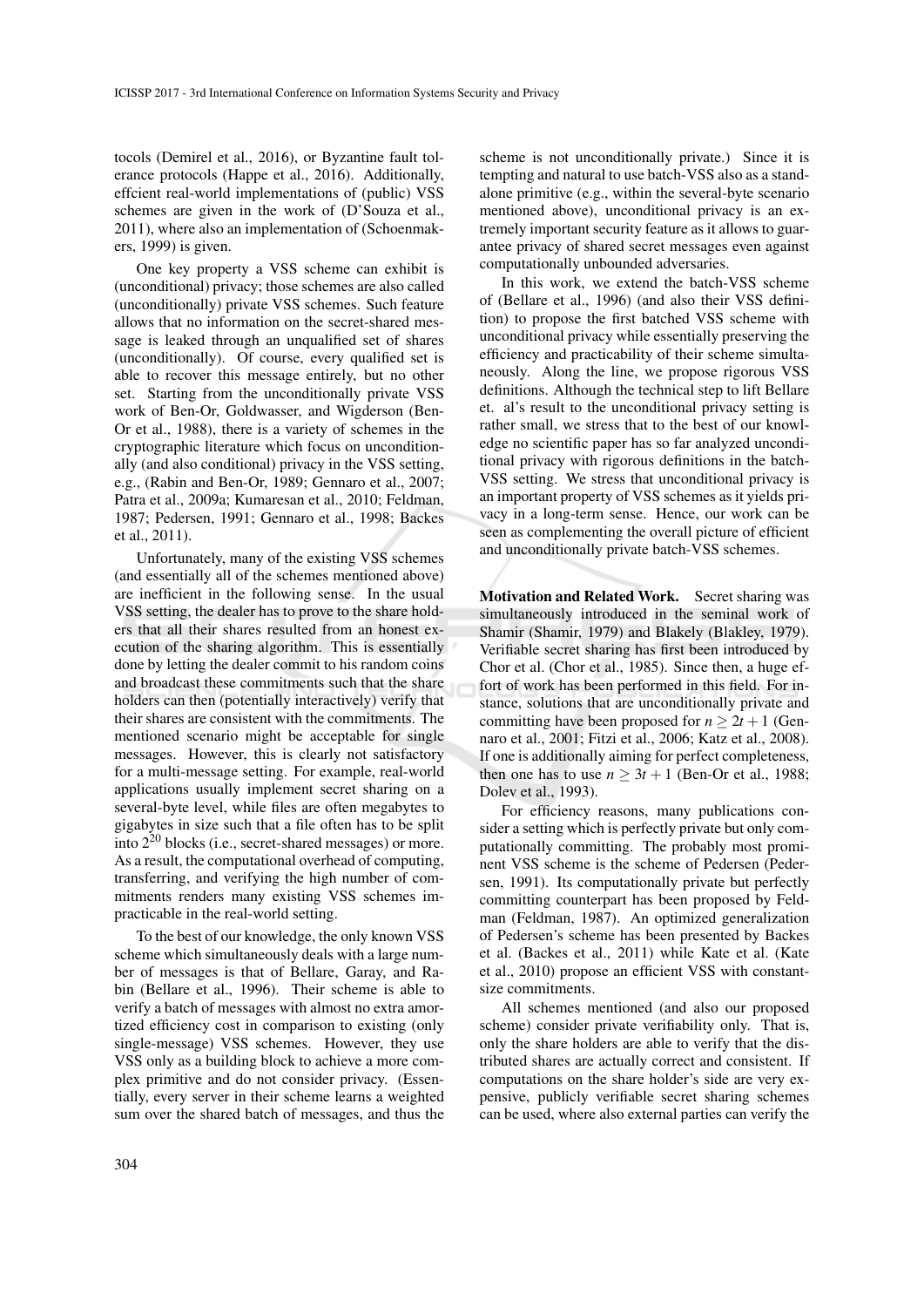consistency of the distributed shares without learning anything about the shared message (Fujisaki and Okamoto, 1998; Schoenmakers, 1999; Jhanwar et al., 2014). Finally, another line of research also considers VSS in an asynchronous communication model where the adversary is allowed to partially control the network, e.g., (Canetti and Rabin, 1993; Cachin et al., 2002; Patra et al., 2009b; Backes et al., 2011).

In all works mentioned so far, verification is done on a per-message level. The only paper considering a batch version of VSS is Bellare et al. (Bellare et al., 1996) which shows how to efficiently batch-verify multiple Shamir-shared messages, but does not consider unconditional privacy. Demirel et al. (Demirel et al., 2016) suggest a protocol for auditing the servers, i.e., checking efficiently whether the distributed shares are still available at all servers. They claim that their protocol can also be used as a batch-VSS scheme if one is willing to assume that all servers behave honestly during the sharing phase, which, however, is a non-standard assumption as one typically allows up to *t* corrupted parties at any point of the protocol. As a result, a single corrupted server could easily carry out denial-of-service attacks in their setting.

Our Contribution. In a nutshell, we propose an efficient batch-verifiable secret sharing scheme that satisfies a strong (standard) privacy definition for VSS. We stress that former works do not focus on privacy, i.e., (Bellare et al., 1996), or achieve only a weaker correctness property, i.e., (Demirel et al., 2016).

More precisely, we first formally define what we understand by a batch-VSS scheme. While this is intuitively clear, we believe that a detailed formalization is necessary. In particular, many existing VSS definitions are often quite informal (Backes et al., 2011; Kaya and Selçuk, 2008; Pedersen, 1991; Schoenmakers, 1999) in the sense that it is not formally defined, e.g., at which points in time, the adversary is allowed to corrupt which parties and which information is then revealed. Our goal was to present strong and rigorously formal definitions for batch-VSS schemes.

In the following, we present an instantiation of our batch-VSS definitions based on the Bellare et al. scheme (Bellare et al., 1996) and, hence, on Shamir's secret sharing technique (Shamir, 1979). The instantiation is correct, unconditionally private, and statistically or computationally committing, for  $n \geq 3t + 1$ . The batch-VSS scheme of Bellare et al. achieves the statistical committing property; however, their scheme needs a pre-processing of server secrets which our computationally committing scheme does not need. Nevertheless, we can adapt our scheme to

work with the Bellare et al. setup and, thus, our statistically committing scheme achieves the same committing property. Furthermore, our instantiation is perfect, i.e., the shares stored by each server have the same size as the original message.

More technically, the dealer starts with sharing each message  $M_i$  using a degree-*t* polynomial  $f_i(x)$ with coefficients  $a_{j,y}$  according to Shamir's scheme. Further, it draws another polynomial  $r(x)$  with uniform coefficients  $b_0, \ldots, b_t$ . After having received the shares, the servers first interactively agree on a uniformly random challenge *w* which is also sent to the dealer. The dealer then computes  $t + 1$  linear combination of the polynomial coefficients, namely  $C_v := \sum_{j=1}^m a_{j,v} w^j + b_v$ , using the coefficients  $b_v$  of  $r(x)$  as blinding terms. Each server is now able to compute a linear combination of all  $C_v$  and can check this against a linear combination of its own shares. In the beginning of the reconstruction phase, each server broadcasts its shares, which enables each server to reconstruct the secret and verify the consistent sharing of the dealer.

## 2 PRELIMINARIES

We introduce some notations and basic cryptographic primitives. For  $n \in \mathbb{N}$ , let  $[n] := \{1, \ldots, n\}$  and let  $\lambda \in \mathbb{N}$  be the security parameter. We denote algorithms by sans-serif letters  $(A, B, \ldots)$  and sets by calligraphic letters  $(R, S, \ldots)$ . For a finite set *S*, we denote by  $s \leftarrow S$  the process of sampling *s* uniformly from *S*. For an algorithm A, let  $y \leftarrow A(1^{\lambda}, x)$  be the process of running A, on input  $1^{\lambda}$  and *x*, with access to uniformly random coins and assigning the result to *y*. We assume that all algorithms take  $1^{\lambda}$  as input and we will sometimes not make this explicit in the following. An algorithm A is probabilistic polynomial time (PPT) if its running time is polynomially bounded in  $\lambda$ . Furthermore, we write Pr[*Ε* : Ω] to denote the probability of event *E* over the probability space  $\Omega$ . A function  $f : \mathbb{N} \to \mathbb{R}$  is negligible if it vanishes faster than the inverse of any polynomial, i.e., if  $\forall c \exists \lambda_0 \forall \lambda \geq \lambda_0 : |f(\lambda)| \leq 1/\lambda^c$ . We write  $(o_A; o_B; \dots) \leftarrow \langle A(in_A); B(in_B); \dots \rangle$  for an interactive protocol between participants *A*,*B*. (Here, *inA*,*in<sup>B</sup>* and  $o_A$ ,  $o_B$  resp. denote the inputs and outputs.)

Commitment Schemes. A commitment scheme with message space *G* consists of the three PPT algorithms (CPar,Com,Open) with the properties correctness (honestly computed commitments can always be opened by an honest party), hiding (a commitment must not leak any information about the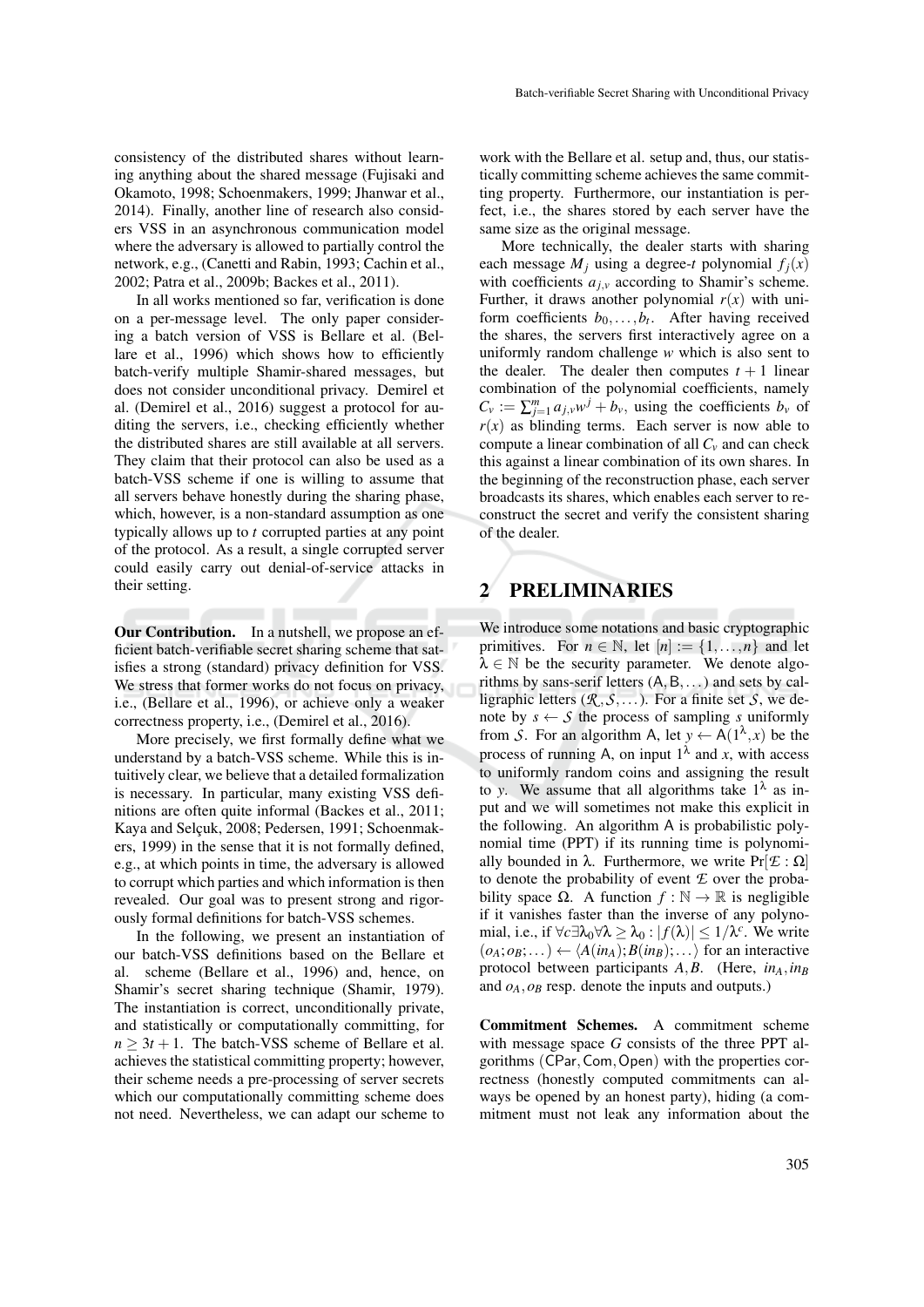committed message), and binding (no adversary must be able to open a commitment to two different messages). CPar( $1^{\lambda}$ ), on input  $1^{\lambda}$  in unary, outputs public parameter *pp*. Com(*pp*,*M*), on input a message  $M \in G$ , outputs a commitment-witness pair  $(C,d)$ . Open( $pp, C, M, d$ ) outputs a verdict  $b \in \{0, 1\}$ . (We refer to the full version for a formal definition.)

(Batch-verifiable) Secret Sharing. The most prominent threshold secret sharing scheme is due to Shamir (Shamir, 1979) and is based on the observation that in a field a polynomial of degree *t* is uniquely determined by  $t + 1$  function values. Let therefore  $\mathbb{F}_q$  be a field with *q* elements. Usually, we have *n* server and a dealer; the dealer gets as input a message  $M \in \mathbb{F}_q$  that is supposed to be secret-shared among the servers. Concretely, to share *M*, the dealer draws a random polynomial  $f(x) = a_t x^t + \cdots + a_1 + M$ in  $\mathbb{F}_q[x]$ , and outputs  $f(i)$  as the *i*-th share. To reconstruct *M* from at least  $t + 1$  values, one can now simply compute the interpolation polynomial defined by the given shares and output  $f(0)$ . Knowing at most *t*  $f(x)$ -values (for pairwise distinct *x*) does not reveal any information about the polynomial.

Bellare et al. (Bellare et al., 1996) proposed an elegant (batch-)verifiable secret sharing schemes for verifying degree-*t* polynomials. In their VSS construction (without the batching property), a message *M* is secret-shared via Shamir's scheme, i.e., the dealer chooses a degree-*t* polynomial  $f(x) := a_{j,t}x^{t} + \cdots$  $a_{i,1} + M$  and sends  $f(i)$  to server *i*. Additionally, the dealer shares a second polynomial  $r(x)$ . Further, all *n* servers agree on a uniformly random value *w* and each server broadcasts  $C_i = f(i) + w \cdot r(i)$ . Now, every server can interpolate a polynomial over the *Ci*-values and check if such a polynomial has degree  $\leq t$ . If this is the case, the server agrees, otherwise it rejects.

In their batched-VSS construction, for messages  $M_j$ ,  $j \in [m]$ , the dealer Shamir-shares  $M_j$  using a degree-*t* polynomial  $f_j(x) := a_{j,t}x^t + \cdots + a_{j,1} + M_j$ . It then sends  $(f_j(i))_{j \in [m]}$  to the server  $S_i$ . Next, the servers engage in a "joint randomness computation" protocol to obtain a random value *w*. Further, each server computes a linear combination of its shares *f*<sub>*j*</sub>(*i*) as  $C_i := \sum_{j=1}^m f_j(i) \cdot w^j$  and broadcasts  $C_i$ . Using these values, every  $S_i$  then efficiently interpolate a polynomial using the *C*<sub>*i*</sub>-values (since  $n \geq 3t + 1$ ) and verify that the interpolated polynomial has degree  $\leq t$ . If this is the case,  $S_i$  accepts, otherwise it rejects. (Note that already  $t + 1$  broadcasted values  $C_i$  reveal enough information.) However, each server learns the weighted sum  $\sum_{j=1}^{m} f_j(i) \cdot w^j$  of all values  $C_i$  after the broadcast. Hence, unconditional privacy of the secret-shared messages is not given.

## 3 THE SECURITY MODEL OF **BVSS**

In this section, we introduce the syntax and security requirements of batch-verifiable secret sharing.

### 3.1 Syntax

An (*n*,*m*,*t*)-batch-verifiable secret sharing scheme BVSS (dubbed  $(n, m, t)$ -BVSS for short) is a system consisting of a *dealer* D and *n* servers  $S_1, \ldots, S_n$ . Besides the number of servers, it is parametrized by the reconstruction threshold  $t + 1 \in \mathbb{N}$ ,  $1 \le t < n$ , the number *m* of messages that can be batch-verified, the message space *M* , and the share space *S*.

An (*n*,*m*,*t*)-BVSS consists of a *parameter generation* algorithm SPar that generates public parameters which are accessible to all participants. Depending on the concrete instantiation, it might be necessary that the public parameters are generated by a trusted third party, or through a joint computation of the different system participants. Furthermore, the system consists of two interactive protocols (or *phases*). During an invocation of the *sharing phase*, the dealer can share *m* messages  $M_i \in \mathcal{M}$  among the servers  $S_1, \ldots, S_n$  in a confidential yet provably consistent way. Then, in the *reconstruction phase*, the server jointly reconstruct the shared messages by broadcasting their shares and executing an algorithm Rec. It is required that all algorithms and protocols are PPT. Furthermore, we assume that each server has access to fresh and uniformly random random coins whenever necessary.

An (*n*,*m*,*t*)-BVSS is defined by the following algorithms and phases:

- **Parameter Generation.** SPar( $1^{\lambda}$ ), on input unary  $1^{\lambda}$ , outputs public parameters *pp*. (We assume that all participants have implicitly access to *pp*.)
- Sharing Phase. In the beginning of this phase, the dealer D, on input *pp* and messages  $(M_1, \ldots, M_m) \in \mathcal{M}^m$ , obtains shares  $(s_1, j, \ldots, s_{n,j}) \in S^n$  of  $M_j$ , for all  $j \in [m]$ . Further, D distributes  $(s_{i,1},\ldots,s_{i,m})$  to  $S_i$ , for all  $i \in [n]$ . In each round, each server can communicate with every other server privately and is eligible to broadcast data. After the last round, each server  $S_i$  outputs its shares and a (potentially empty) auxiliary parameter as  $\vec{s_i} = (s_{i,1}, \ldots, s_{i,m}, aux_i)$ , for  $i \in [n]$ , while the dealer D outputs  $\varepsilon$ .
- Reconstruction Phase. In the beginning of this phase, each server  $S_i$  broadcasts  $\vec{s}_i$ , for  $i \in$ [*n*]. Further, the deterministic reconstruction algorithm  $Rec(p, \vec{s}_1, \ldots, \vec{s}_n)$  outputs messages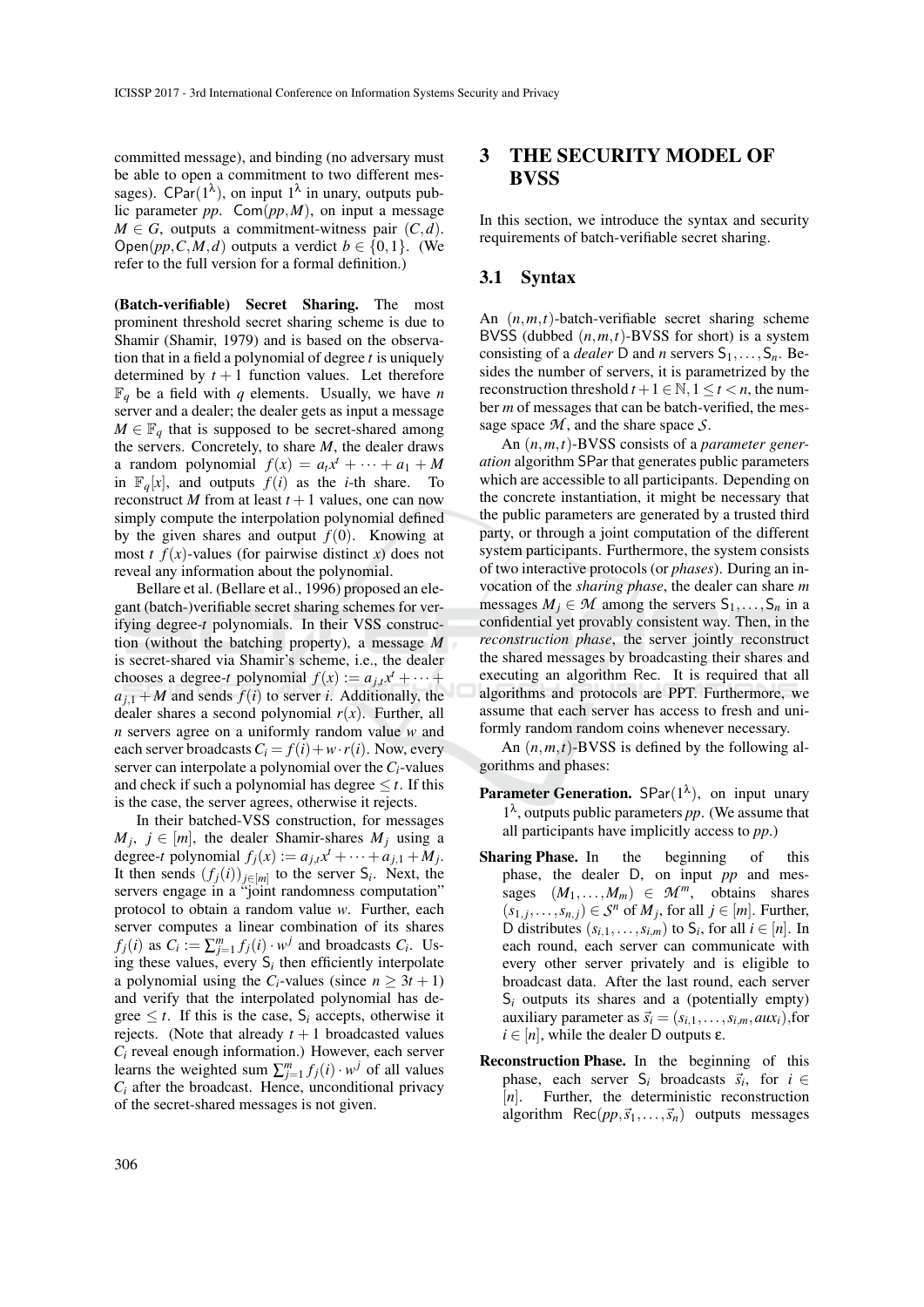$(M_1,...,M_m) \in (\mathcal{M} \cup \{\perp\})^m$  which is also defined to be the protocol's output.

### 3.2 Security Requirements

In the following, we define the formal security guarantees that need to be fulfilled by a BVSS scheme. Even though these requirements are very similar to the standard security definitions for VSS, we will discuss them in detail. This is because in the literature, the security of VSS schemes are often formulated in a rather informal way (Backes et al., 2011; Kaya and Selçuk, 2008; Schoenmakers, 1999), which might potentially cause subtle differences in the way they are interpreted.

From now on, we will say that an adversary is *t-valid* if and only if it corrupts at most *t* servers  $S_{i_1}, \ldots, S_{i_t}$ . We therefore grant the adversary access to a corruption oracle  $O_{cor}$  in all security experiments. At any point in these experiments, the adversary may ask  $O_{cor}$  to corrupt a server of its choice, receiving its entire internal view (including all messages received, its share, etc.) as a response. A corrupted server is then under full control of A, who can, e.g., send or broadcast data on behalf of the server.

We continue with defining the correctness, privacy, and commitment properties of an  $(n, m, t)$ -BVSS scheme.

Correctness. Informally, *correctness* (or, sometimes also dubbed completeness) says that for an honest dealer, it is always guaranteed that the original messages  $M_1, \ldots, M_m$  can be recovered from the shares accepted by the servers even if up to *t* servers behaved arbitrarily maliciously during the sharing phase. An (*n*,*m*,*t*)- BVSS scheme is *correct* if for every *t*-valid PPT adversary A there exists a negligible function negl such that the following holds true: For all  $M_1, \ldots, M_m \in \mathcal{M}, pp \leftarrow \textsf{SPar}(1^\lambda), (\varepsilon; \vec{s}_1; \ldots; \vec{s}_n) \leftarrow$  $\langle D(pp, (M_j)_{j \in [m]}); S_1(pp); \ldots; S_n(pp) \rangle$ , the probability that  $\text{Rec}(pp, \vec{s}_1, \ldots, \vec{s}_n) = (M_1, \ldots, M_n)$  holds is at least 1 – negl( $\lambda$ ). We say that a BVSS scheme is perfectly correct if  $\text{negl}(\lambda) = 0$ , for all  $\lambda$ .

Note here that the output of corrupted servers can be arbitrarily chosen by the adversary. In the literature, correctness is sometimes only required if the dealer and all servers are honest, e.g., (Demirel et al., 2016; Stadler, 1996). However, we believe this is a too weak requirement for practical purposes as it would enable any single malicious server to launch denial-of-service attacks. It is thus important that correctness also gives robustness guarantees against malicious servers.

**Privacy.** A batch verifiable secret sharing scheme is called *private* (i.e., satisfies *privacy*) if no adversary controlling up to *t* servers can learn any information about the message distributed by the dealer. The privacy experiment, dubbed  $Exp_{\text{BVSS,A}}^{\text{privacy}}(1^{\lambda})$ , in which the adversary has access to  $O_{cor}$ , is defined as follows: First, fresh public parameters  $pp \leftarrow$  SPar( $1^{\lambda}$ ) are honestly generated and passed to A. Then, A chooses messages tuples  $(M_{0,1},...,M_{0,m})$ ,  $(M_{1,1},...,M_{1,m})$  ∈  $\mathcal{M}^m \times \mathcal{M}^m$  and sends them to the experiment. Next, the experiment tosses a coin  $b \leftarrow \{0, 1\}$  and executes the sharing phase on one of the message tuples, i.e., it launches the following protocol, taking the roles of the dealers and all honest servers:  $(\epsilon; \vec{s}_1; \dots; \vec{s}_n) \leftarrow$  $\langle D(pp, (M_{b,j})_{j \in [m]}); S_1(pp); \ldots; S_n(pp) \rangle$ . Eventually, A outputs a guess  $b'$ ; if  $b = b'$  holds, then the experiment outputs 1, otherwise the experiment outputs 0.

An (*n*,*m*,*t*)-BVSS protocol satisfies *privacy* if and only if for any *t*-valid PPT adversary A there exists a negligible function negl such that the following holds true:  $\left|\Pr\left[\mathsf{Exp}_{\mathsf{BVSS,A}}^{\mathsf{privacy}}(1^\lambda)=1\right]-1/2\right|\leq$  $negl(\lambda)$ . We say that a BVSS is unconditionally private if negl( $\lambda$ ) = 0, for all  $\lambda$ .

Commitment. Finally, the *commitment* property is the distinguishing feature of verifiable secret sharing schemes. It guarantees that the dealer cannot change its mind about the distributed value after the sharing phase — even if it adaptively corrupts up to *t* servers. That is, if one has access to all shares, then one will always reconstruct the very same secret messages  $M'_j \in$ *M* , even if up to *t* shares are arbitrarily and adaptively modified by the adversary. Consider the following commitment experiment, dubbed  $Exp_{\text{BVSS,A}}^{\text{commit}}(1^{\lambda}),$ in which the adversary has access to  $O_{\text{cor}}$ : First, fresh public parameters  $pp \leftarrow$  SPar( $1^{\lambda}$ ) are honestly generated and passed to A. The experiment runs the sharing phase  $\langle D(pp, (M_j)_{j \in [m]}); S_1(pp); \ldots; S_n(pp) \rangle$  for  $M_1, \ldots, M_m \in \mathcal{M}$  chosen by A. Let  $(\vec{s}_i)_{i \notin C}$  be the shares of the non-corrupted parties. In the next step, the adversary is given  $(\vec{s}_i)_{i \notin C}$  as input and outputs two full sets of shares  $(\vec{s}_i)_{i \in [n],0}, (\vec{s}_i)_{i \in [n],1}$ , such that  $\#\{i \in \mathcal{C} : \vec{s_i} = \vec{s_i} \} \geq n - t$  and similar for  $\vec{s_i}$ <sub>1</sub>. The experiment outputs 1, if and only if  $Rec(\vec{s}_{1,0},...,\vec{s}_{n,0}) \neq$  $Rec(\vec{s}_{1,1},...,\vec{s}_{n,1}).$ 

An (*n*,*m*,*t*)-BVSS protocol is now said to be *committing* if and only if for every *t*-valid adversary A there exists a negligible function negl such that the following holds true:  $Pr\left[\text{Exp}_{\text{BVSS},\text{A}}^{\text{commit}}(1^{\lambda})=1\right] \leq$  $negl(\lambda)$ . In particular, we say that a BVSS is unconditionally committing if  $\text{negl}(\lambda) = 0$ , for all  $\lambda$ , and computational committing otherwise.

Let us explain the rationale behind the commit-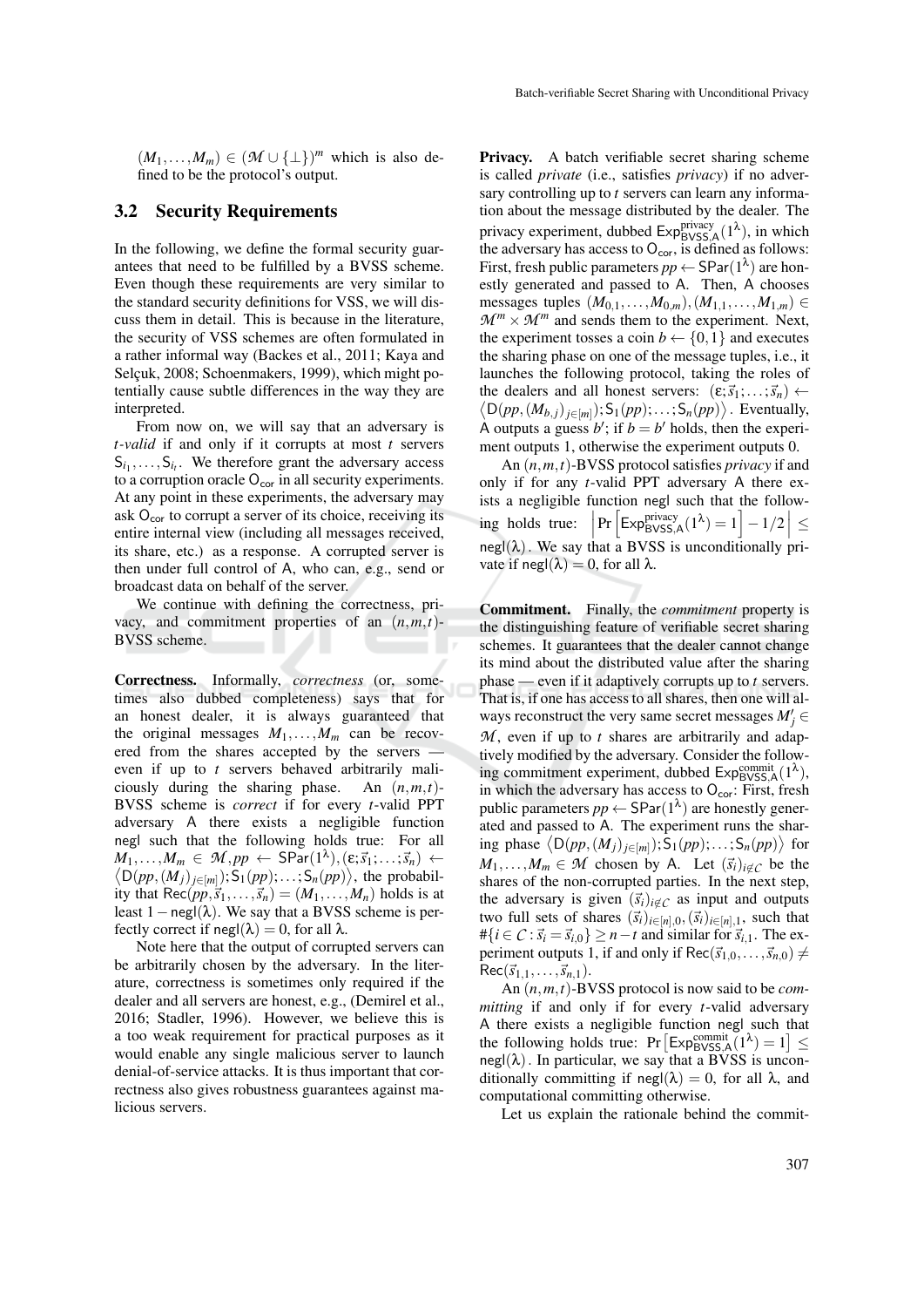ment definition. Namely, the adversary can already compromise a number of servers before and during the sharing phase. Then, in the reconstruction phase, all servers broadcast their shares. The adversary is thus allowed to see all shares held by honest servers, and may adaptively corrupt further ones. (Alternatively, one could have required that the adversary must decide which servers to corrupt before the shares were revealed; however, we believe that our stronger modeling is reasonable as it guarantees security against adaptive adversaries that might be able to, e.g., block broadcast messages.) The requirement now is that no matter how the adversary modifies the shares of corrupted parties, the reconstruction phase will always yield the same result and, thus, the dealer is committed to this value after the sharing phase.

## 4 AN EFFICIENT AND UNCONDITIONALLY PRIVATE INSTANTIATION OF BVSS

In this section, we present an efficient and unconditionally private instantiation of an (*n*,*m*,*t*)-BVSS scheme and prove that it indeed satisfies the security requirements from Sec. 3.

#### 4.1 An (*n*,*m*,*t*)-BVSS Instantiation

In the following, we let *p* be a prime or a prime power and define the message space of our BVSS scheme as  $\mathcal{M} := \mathbb{F}_p$ . Furthermore, we use an interactive randomness generation protocol ( $RPar, Rnd_{BVSS}$ ) as a building block. Informally, randomness generation protocol, executed among the *n* servers, has to guarantee that all honest servers and the dealer receive the same uniformly random output from  $\mathbb{F}_p$ , even if up to *t* of the servers behaved maliciously. For a formal definition and a concrete instantiation of a randomness generation protocol, we refer to Sec. 4.2.

**Perfect**  $(n, m, t)$ -**BVSS for**  $n \geq 3t + 1$ . We now present an instantiation which works for all  $n > 3t + 1$ and is perfect in the sense that it only has only a constant additive storage overhead compared to plain Shamir secret sharing. (The scheme is a variant of the BVSS scheme presented in (Bellare et al., 1996).) The algorithms and protocols of our  $(n, m, t)$ -BVSS scheme are defined as follows:

**Parameter Generation.** SPar $(1^{\lambda})$  obtains  $pp' \leftarrow$  $\text{CPar}(1^{\lambda})$  as well as  $pp'' \leftarrow \text{RPar}(1^{\lambda}, n, t, p)$ , and outputs public parameters  $pp := (pp', pp'')$ .

- Sharing Phase. The sharing phase consists of the following two rounds plus the round(s) needed in the joint randomness generation protocol:
	- (a) The dealer D, on input *pp* and  $(M_1, \ldots, M_m) \in$  $\mathbb{Z}_p^m$ , chooses  $m+1$  degree-*t* polynomials

$$
f_j(x) = a_{j,t}x^t + \dots + a_{j,1}x + M_j
$$
  
and 
$$
r(x) = b_tx^t + \dots + b_0
$$

- with (uniform) coefficents  $a_{j,\nu}, b_{\nu}, b_0 \leftarrow \mathbb{Z}_p$ , for all  $v \in [t]$  and all  $j \in [m]$ . Further, the dealer D sends shares  $((f_j(i))_{j \in [m]}, r(i))$  to each server S<sub>*i*</sub>, for all  $i \in [n]$ .
- (**b**) Once every server  $S_i$  received  $((\hat{f}_{j,i})_{j \in [m]}, \hat{r}_i)$ from the dealer D, the servers and the dealer engage in an execution of the joint randomness generation protocol. Let *w* be the output of Rnd<sub>BVSS</sub> $(1^{\lambda}, n, t, p)$ . (Note that after this step, by definition of the building block, it is guaranteed that all honest S*<sup>i</sup>* and D hold the same uniformly random value *w*.)
- (c) Next, D computes  $C_v := \sum_{j=1}^m a_{j,v} w^j + b_v$ , for all  $v \in [t] \cup \{0\}$ , where  $a_{j,0} := M_j$ , and broadcasts  $(C_v)_{v \in [t] \cup \{0\}}$ . After the broadcast, D outputs ε.
- (d) Upon having received  $\hat{C}_0, \ldots, \hat{C}_t$ , each server  $S_i$  verifies the consistency of its shares by validating that

$$
\hat{C}_0 + \hat{C}_1 i + \dots + \hat{C}_t i^t \stackrel{?}{=} \sum_{j=1}^m \hat{f}_{j,i} w^j + \hat{r}_i \qquad (1)
$$

- holds. (Note that each S*<sup>i</sup>* has received the values  $((\hat{f}_{j,i})_{j \in [m]} = f_j(i)_{j \in [m]}, \hat{r}_i = r(i))$  as described in step  $(b)$ .) If the Eq.  $(1)$  holds, then  $S_i$ outputs  $\vec{s}_i := (\hat{f}_{j,i})_{j \in [m]}$ ; otherwise, it terminates the protocol.
- Reconstruction Phase. The reconstruction procedure is only one-round. Concretely, each server first broadcasts its shares to all other servers. Now, on input  $(\vec{s}_1,\ldots,\vec{s}_n)$ , Rec first verifies each  $\vec{s}_i$  by using a Berlekamp-Welch decoder (Welch and Berlekamp, 1983). If less than  $2t + 1$  values  $(\vec{s}_i)_{i \in [n]}$  are valid decodings, Rec outputs  $\perp$ . Otherwise, for each  $j \in [m]$ , it takes the respective parts of the valid shares and computes the degree-*t* interpolation polynomial  $f'_j$ , and outputs the messages  $M'_j := f'_j(0)$ , for all  $j' \in [m]$ .

Looking at our protocol specification, it can be seen that the computational overhead on the server side is independent of the batch size, except for the computation of the sum in Eq. (1). However, in practice, these costs are negligible, in particular compared to the evaluation of *m* equations of the same form in the direct generalization of existing VSS schemes.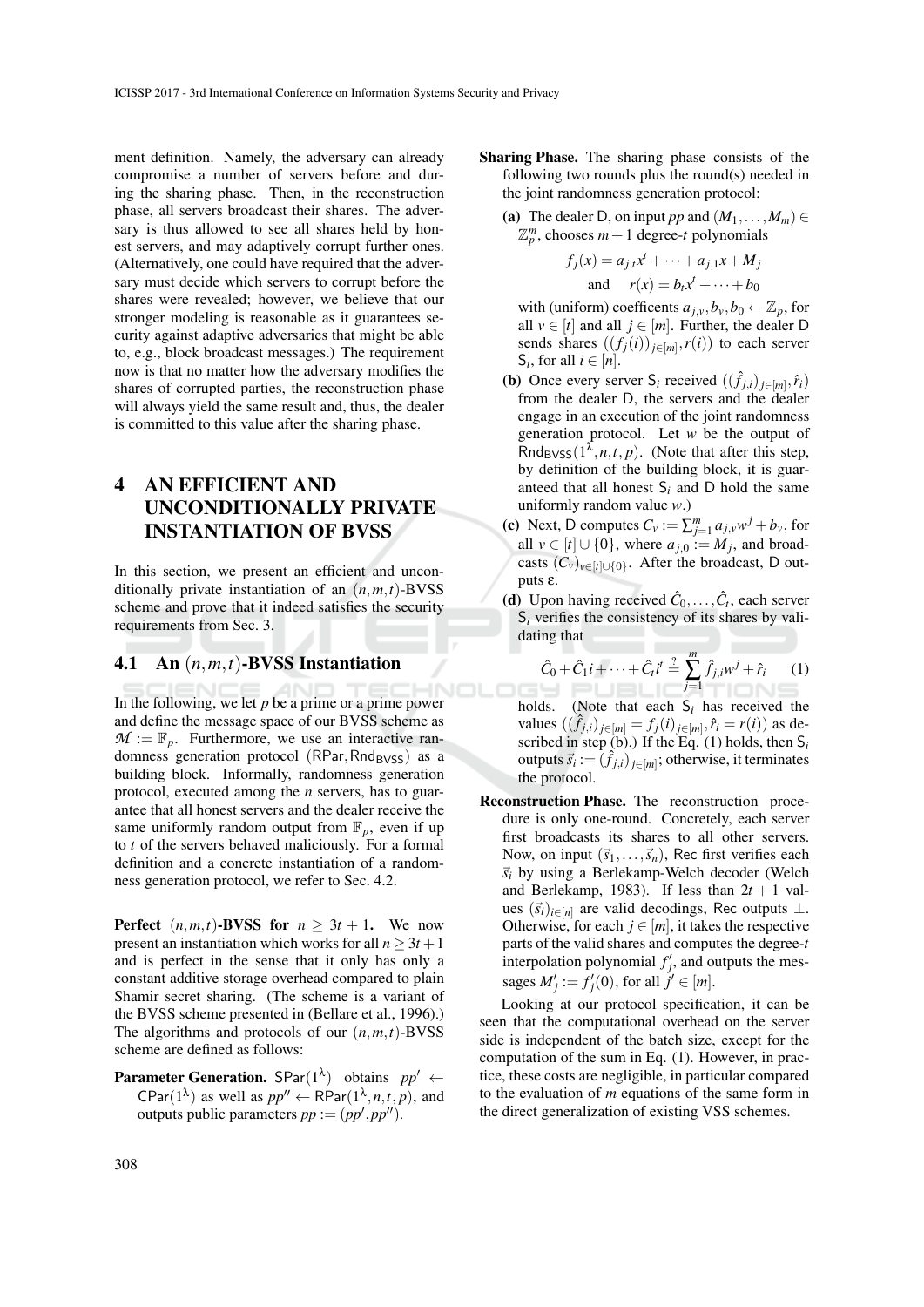### 4.2 Joint Randomness Generation

In our BVSS protocol, we require that *n* servers and the dealer jointly agree on a uniformly random value  $w \in \mathbb{Z}_p$  in the sharing phase. Such a joint randomness generation scheme for  $\mathbb{Z}_p$  consists of the following algorithm and protocol. The parameter generation algorithm  $\mathsf{RPar}(1^{\overline{\lambda}}, n, t, p)$  outputs public parameters  $pp$ . The randomness generation Rnd<sub>BVSS</sub> is an interactive protocol executed between *n* servers (where *t* of them might be malicious), where at the end of the protocol each server and the dealer determine an output *w* from  $(w_1; \ldots; w_n) \leftarrow \langle S_1(pp); \ldots; S_n(pp) \rangle$  such that *w* is the majority value of  $(w_1; \ldots; w_n)$ ; i.e., the protocol goes over all received  $w_j$  and count the occurrence of the values. If there is no single value that appears more often than other values or no values are output by the servers, the protocol outputs  $\bot$ . (We mention that in an instantiation below, we will assume that  $n \ge t + 1$ ; hence, the protocol will always output at least one value  $w_i$ , for some  $i \in [n]$ .)

Joint Randomness Generation Instantiation from any Commitments. For our instantiation, let  $C =$ (CPar,Com,Open) be an arbitrary commitment scheme with message space  $\mathbb{Z}_p$  in the sense of Sec. 3. The parameter generation RPar and the interactive randomness generation protocol Rnd<sub>BVSS</sub> between the servers  $S_1, \ldots, S_n$ , for  $n \ge t+1$ , are defined as follows: The parameter generation  $\mathsf{RPar}(1^{\lambda}, n, t, p)$ , on input  $1^{\lambda}$  and integers *n*,*t*, *p*  $\in$  N, with *n*  $\geq t + 1$ , outputs  $pp := (pp', n, t, p)$ , for  $pp' \leftarrow \text{CPar}(1^{\lambda})$ . Within the randomness generation protocol  $Rnd_{\text{BVSS}}$ , each server  $S_i$ , on input *pp*, samples  $w_i \leftarrow \mathbb{Z}_p$  and broadcasts a commitment  $C_i$  in the first round, for  $(C_i, d_i) \leftarrow$  $\text{Com}(pp', w_i)$ , for all  $i \in [n]$ . In the second round, each server S*<sup>i</sup>* broadcasts the corresponding opening  $(w_i, d_i)$ , for all  $i \in [n]$ . Let  $w'_1, \ldots, w'_l$  be the received consistent openings, for  $l \in [n]$ . Each server  $S_i$  outputs  $w_i := w'_1 + \cdots + w'_l \text{ mod } p.$ 

Lemma 1*. The protocol above has the uniform output property.*

*Proof.* Due to space constraints, we refer to the full version for a proof. П

Note that an instantiation of a commitment scheme can only be perfectly binding and computationally hiding or computationally binding and perfectly hiding. Hence, with our joint randomness construction above, we can only guarantee the uniform output against computationally bounded adversaries. To address computationally unbounded adversaries in the joint randomness generation protocol, we can use

the joint randomness generation protocol from (Bellare et al., 1996) using a setup with pre-processing. Their distributed randomness generation instantiation achieves the uniform output property of the joint generation algorithm unconditionally; in particular, they do not rely on commitments. Nevertheless, they assume a trusted setup with pre-sharing of server secrets in the setup phase of their protocol (although they only need the invocation of the setup once). Our scheme can be easily adapted to work with (a variant of) their joint randomness computation and, hence, we no longer have to rely on commitments. However, we then have to rely on the assumption of a trusted setup and pre-processing. (We refer to (Bellare et al., 1996) for more details.)

### 4.3 Theorem

Theorem 1. *If* (RPar, Rnd<sub>BVSS</sub>) *is a joint randomness generation protocol in the sense of Sec. 4.2, then the protocol* BVSS *as described in Sec. 4.1 is an* (*n*,*m*,*t*)*- BVSS protocol, for*  $n \geq 3t + 1$  *and for all*  $m \in \mathbb{N}$  *(where all values are polynomial in* λ*).*

*Proof.* We omit the proof here due to space constraints and refer to the full version of the paper.  $\Box$ 

## 5 CONCLUSION

In this work, we presented the first unconditionally private instantiation of a batch-verifiable secret sharing scheme based on the VSS scheme of Bellare, Garay, and Rabin (Bellare et al., 1996). Their solution is extremely efficient and introduce almost no amortized overhead in communication and storage compared to plain Shamir secret sharing when larger batches are considered, i.e., it is possible to add verifiability almost for free. However, their work do not consider unconditional privacy. With this work being a starting point, a lot of interesting research directions are conceivable for future work. For instance, generalizations of our approach to computationally private secret sharing schemes (e.g., based on the information dispersal scheme of Krawczyk (Krawczyk, 1993)) or to VSS protocols developed for an asynchronous network setting (Cachin et al., 2002) could be of practical relevance. Similarly, batching algorithms for proactive secret sharing are an interesting open problem.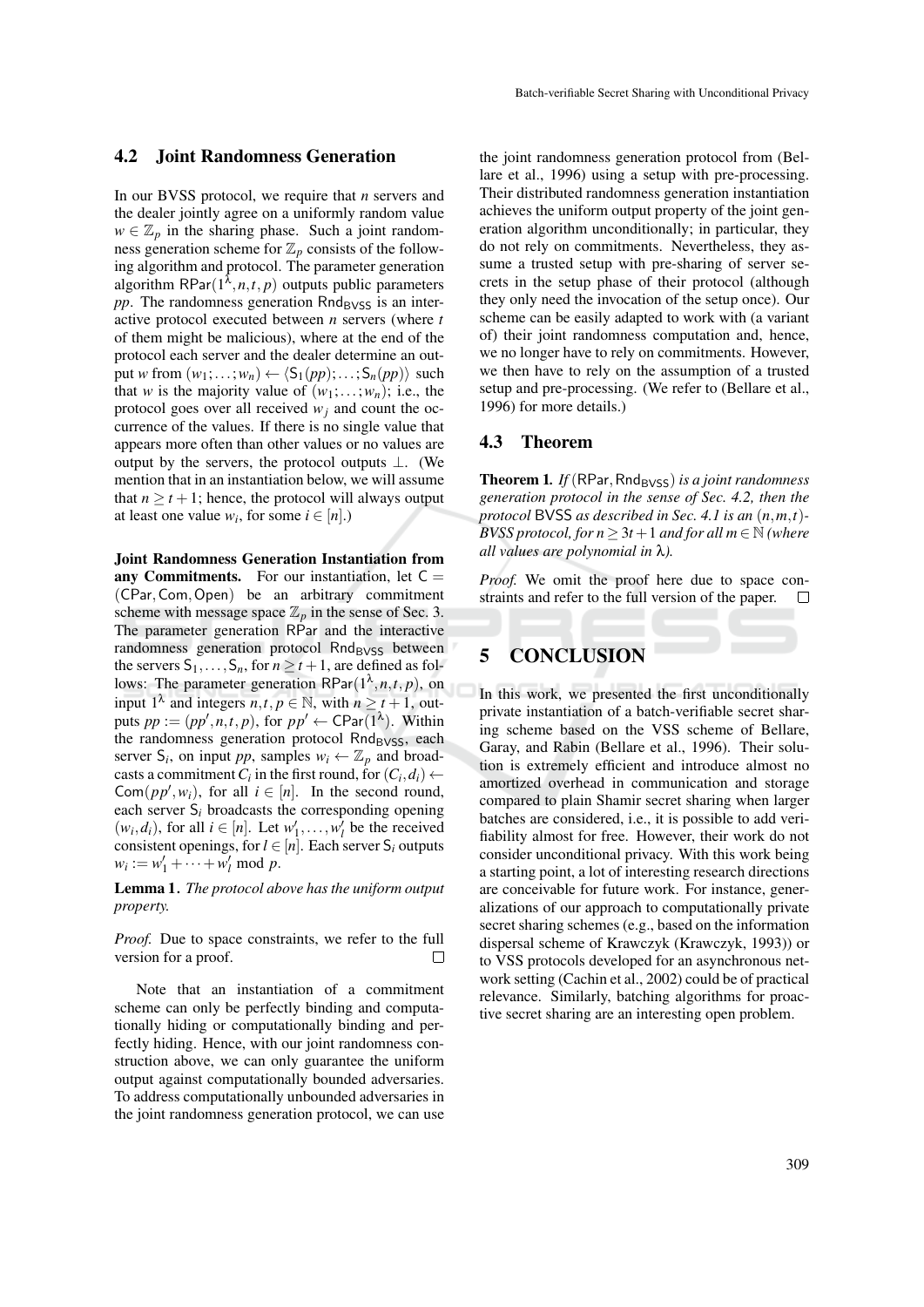### ACKNOWLEDGMENT

We thank the anonymous reviewers for valuable comments. The authors were supported by the EU H2020 project PRISMACLOUD.

### REFERENCES

- Akinyele, J. A., Garman, C., Miers, I., Pagano, M. W., Rushanan, M., Green, M., and Rubin, A. D. (2013). Charm: a framework for rapidly prototyping cryptosystems. *Journal of Cryptographic Engineering*.
- Backes, M., Kate, A., and Patra, A. (2011). Computational Verifiable Secret Sharing Revisited. In *ASIACRYPT*.
- Bellare, M., Garay, J. A., and Rabin, T. (1996). Distributed Pseudo-Random Bit Generators - A New Way to Speed-Up Shared Coin Tossing. In *PODC*.
- Ben-Or, M., Goldwasser, S., and Wigderson, A. (1988). Completeness Theorems for Non-Cryptographic Fault-Tolerant Distributed Computation (Extended Abstract). In *STOC*.
- Blakley, G. R. (1979). Safeguarding cryptographic keys. AFIPS National Computer Conference.
- Cachin, C., Kursawe, K., Lysyanskaya, A., and Strobl, R. (2002). Asynchronous Verifiable Secret Sharing and Proactive Cryptosystems. In *CCS*.
- Canetti, R. and Rabin, T. (1993). Fast Asynchronous Byzantine Agreement with Optimal Resilience. In *STOC*.
- Chaum, D., Crépeau, C., and Damgård, I. (1987). Multiparty unconditionally secure protocols (abstract). CRYPTO.
- Chor, B., Goldwasser, S., Micali, S., and Awerbuch, B. (1985). Verifiable Secret Sharing and Achieving Simultaneity in the Presence of Faults (Extended Abstract). FOCS.
- Cramer, R., Damgård, I., Dziembowski, S., Hirt, M., and Rabin, T. (1999). Efficient Multiparty Computations Secure Against an Adaptive Adversary. In *EURO-CRYPT*.
- Demirel, D., Krenn, S., Lorünser, T., and Traverso, G. (2016). Efficient Third Party Auditing for a Distributed Storage System. In *ARES*.
- Dolev, D., Dwork, C., Waarts, O., and Yung, M. (1993). Perfectly Secure Message Transmission. *Journal of the ACM*.
- D'Souza, R., Jao, D., Mironov, I., and Pandey, O. (2011). Publicly verifiable secret sharing for cloud-based key management. INDOCRYPT.
- Feldman, P. (1987). A Practical Scheme for Non-interactive Verifiable Secret Sharing. In *FOCS*.
- Fitzi, M., Garay, J. A., Gollakota, S., Rangan, C. P., and Srinathan, K. (2006). Round-Optimal and Efficient Verifiable Secret Sharing. In *TCC*.
- Fujisaki, E. and Okamoto, T. (1998). A Practical and Provably Secure Scheme for Publicly Verifiable Secret Sharing and Its Applications. In *EUROCRYPT*.
- Gennaro, R., Ishai, Y., Kushilevitz, E., and Rabin, T. (2001). The Round Complexity of Verifiable Secret Sharing and Secure Multicast. In *STOC*.
- Gennaro, R., Jarecki, S., Krawczyk, H., and Rabin, T. (2007). Secure distributed key generation for discretelog based cryptosystems. *Journal of Cryptology*.
- Gennaro, R., Rabin, M. O., and Rabin, T. (1998). Simplified vss and fast-track multiparty computations with applications to threshold cryptography. PODC.
- gfshare (2010). gfshare. http://manpages.ubuntu.com/manpages/<br>xenial/en/man7/gfshare.7.html. accessed: 2016xenial/en/man7/gfshare.7.html. 12-14.
- Happe, A., Krenn, S., and Lorünser, T. (2016). Malicious Clients in Distributed Secret Sharing Based Storage Networks. In *SPW*.
- Herranz, J. and Sáez, G. (2003). Verifiable Secret Sharing for General Access Structures, with Application to Fully Distributed Proxy Signatures. In *FC*.
- Jhanwar, M. P., Venkateswarlu, A., and Safavi-Naini, R. (2014). Paillier-Based Publicly Verifiable (Non-Interactive) Secret Sharing. *Designs, Codes and Cryptography*.
- Kate, A., Zaverucha, G. M., and Goldberg, I. (2010). *Constant-Size Commitments to Polynomials and Their Applications*.
- Katz, J., Koo, C., and Kumaresan, R. (2008). Improving the Round Complexity of VSS in Point-to-Point Networks. In *ICALP (2)*.
- Kaya, K. and Selcuk, A. A. (2008). A Verifiable Secret Sharing Scheme Based on the Chinese Remainder Theorem. In *INDOCRYPT*.
- Krawczyk, H. (1993). Secret Sharing Made Short. In *CRYPTO*.
- Kumaresan, R., Patra, A., and Rangan, C. P. (2010). *The Round Complexity of Verifiable Secret Sharing: The Statistical Case*.
- Lorünser, T., Happe, A., and Slamanig, D. (2015). ARCHISTAR: Towards Secure and Robust Cloud Based Data Sharing. In *CloudCom '15*.
- Naor, M. and Pinkas, B. (2001). *Efficient Trace and Revoke Schemes*. FC.
- Patra, A., Choudhary, A., Rabin, T., and Rangan, C. P. (2009a). *The Round Complexity of Verifiable Secret Sharing Revisited*.
- Patra, A., Choudhary, A., and Rangan, C. P. (2009b). Simple and Efficient Asynchronous Byzantine Agreement with Optimal Resilience. In *PODC*.
- Pedersen, T. P. (1991). Non-Interactive and Information-Theoretic Secure Verifiable Secret Sharing. CRYPTO.
- Rabin, T. and Ben-Or, M. (1989). Verifiable secret sharing and multiparty protocols with honest majority. STOC.
- Schoenmakers, B. (1999). A Simple Publicly Verifiable Secret Sharing Scheme and Its Application to Electronic. In *CRYPTO*.
- Shamir, A. (1979). How to Share a Secret. *Communications of the ACM*.
- Stadler, M. (1996). Publicly Verifiable Secret Sharing. In *EUROCRYPT*.